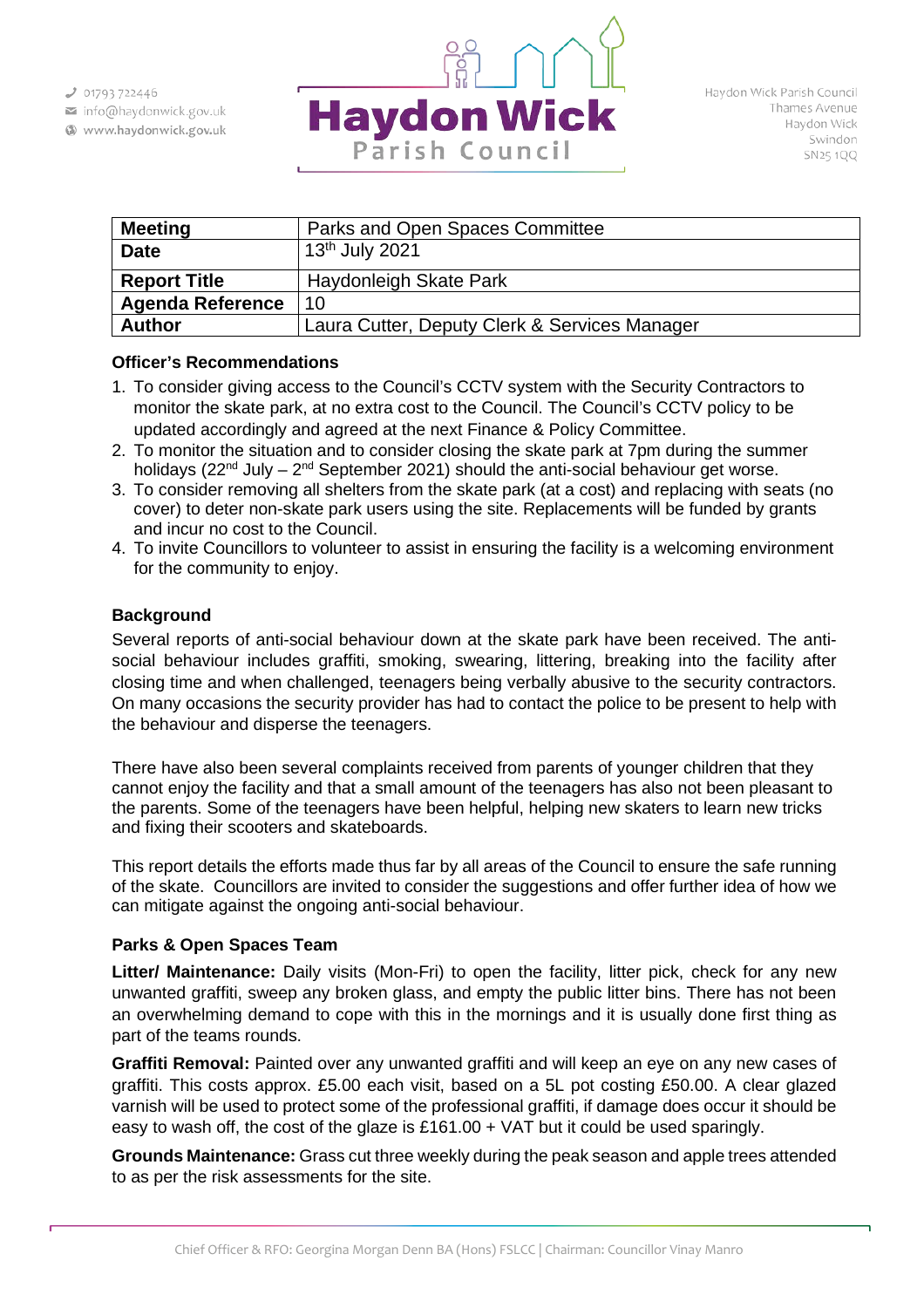

# **Youth Worker/ Youth Development**

The Youth Worker was visiting frequently to make nervous or young skaters feel at ease that someone is there to intervene if the facility is not being used correctly. Daily visits around 3.30pm – 5pm were increased during recent weeks to investigate some of the behaviour and to engage with the skate park users. This engagement is to offer ideas and suggestions of how the antisocial behaviour however they had to be halted after a couple of visits due to the Youth Worker feeling intimidated. The Council is seeking advice from the PCSOs to ensure the Youth Worker is not lone worker and/or Councillors/POST Operatives attend the site with her during her visits.

The Youth Worker continued with visits on a Saturday morning, when families are around and will conduct a litter pick to keep the skate park looking nice at the weekends. It is suggested there is an earlier closing time and to remove the concrete tunnels as these are not being used for the purpose in which they were installed. It is suggested that if the concrete tunnels were removed the groups would not congregate for as long or seek shelter from the sun/rain. However, it is acknowledged this is penalising the authentic users of the park.

As part of the summer youth programme with BEST, their representatives could go down to the skate park with the Youth Worker to interact with the teenagers and to invite them along to the summer youth programme.

## **Official Opening**

The Community Development Officer is finalising the official skate park opening, which was delayed due to COVID-19. We are investigating graffiti workshop sessions at this event and independently. We will continue to assess options and try to make the skate park the youth hub community it was hoping to achieve.

## **CCTV**

Councillor V Manro has been monitoring the CCTV within the skate park and updating the Clerk & Deputy Clerk on any findings to share information with North Swindon Police. The Security Provider has offered to monitor the cameras for no extra cost under its CCTV SIA Licence. The legalities of this have been reviewed and advice has been sought, it seems to be a good solution that we can implement easily. Councillor S Heyes has suggested contacting Swindon Borough Council about its CCTV service to see if we can have live monitoring at a cost of approximately £2,500.00 for the installation and £30.00 per month for the monitoring of the cameras.

#### **Security Provider**

The Security Provider has built up a good rapport with some of the teenagers at the skate park since it reopened in September 2020. Since the skate park has reopened and some of the older children have left secondary school there seems to be an increase in anti-social behaviour and different types of teenagers hanging around the skate park. The security provider has advised that the teenagers are in a large group and do not respect the premises.

The security provider suggests that the skate park is monitored and that the group is split to only allow three of the group in at any one time, but this would incur additional expenditure and could be disruptive to other skate park users.

#### **North Swindon Police**

PCSO Lawrence has contacted the Youth Worker and has promised to include the skate park on his daily patrols. A site visit is due to take place imminently to discuss the issues and show police presence.

PCSOs Jackson & Hare met with members of the Council on Wednesday  $7<sup>th</sup>$  July 2021 to discuss the ongoing issues at the skate park and see if the Council could identify some of the individuals.